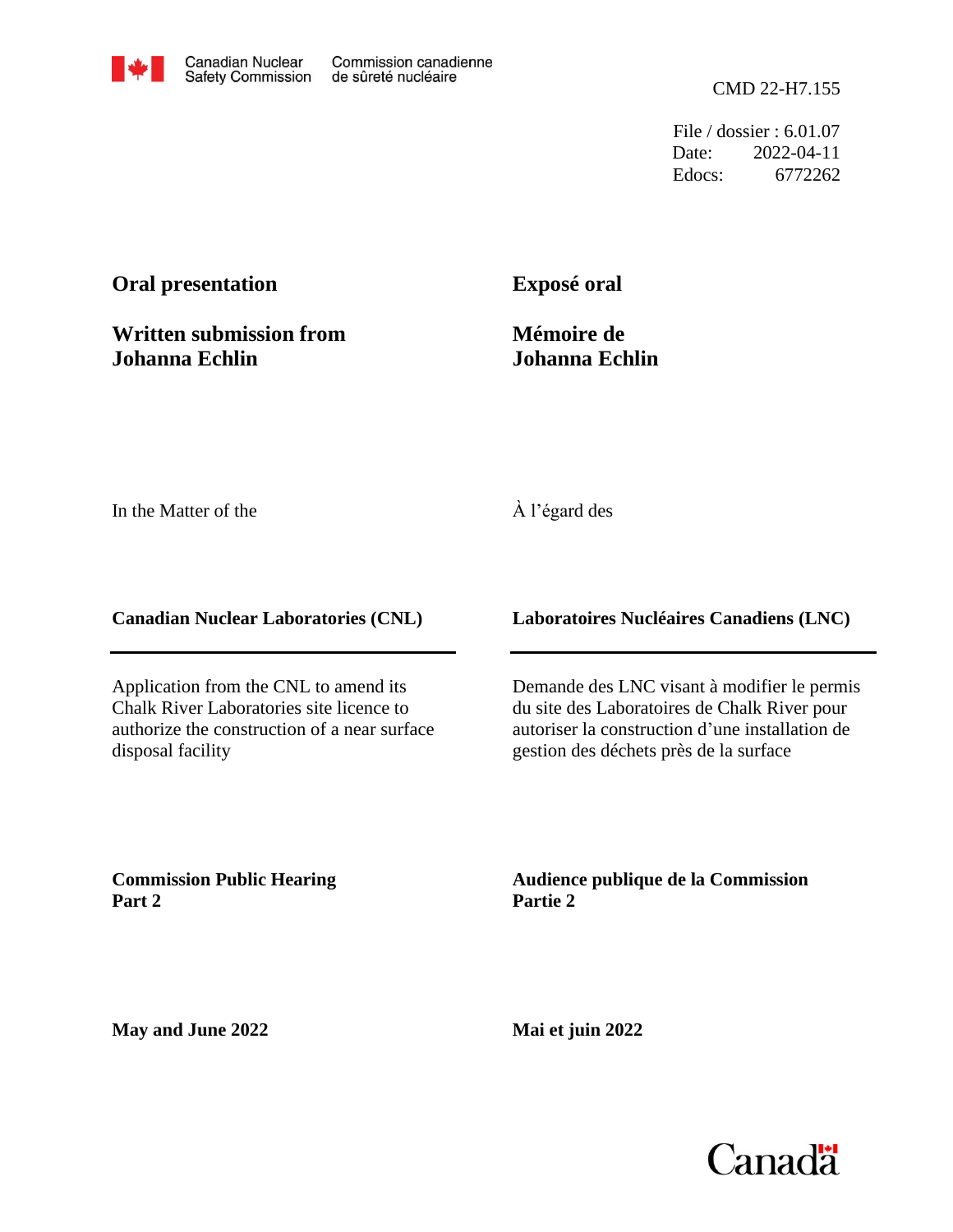To: Commissioners of the Canadian Nuclear Safety Commission From: Johanna Echlin April 11, 2022

## **Re: May 31 Public Commission Hearing - Canadian Nuclear Laboratories - Near Surface Disposal Facility**

My paternal great grandfather settled on the Ottawa River just across from Chalk River Laboratories in about 1870. My grandmother was born near the Oiseau Rock.

At that time the River and land were pristine - free from radioactive contamination.

This is not just any place on any river. This area of the Ottawa Valley is magnificent - very like the Group of Seven paintings with rock, sand, twisted pine trees, sparkling waters and glorious sunsets.

This is unceded territory of the Algonquin Anishinabeg - a land that had been so well cared for and preserved for many, many generations.

Every single person in this room should want to protect this land and water.

My father's parents had a cottage in the Fort William Bay. His early experience on the River obviously stayed with him as he returned with us to the River after the war. My two sisters and I spent all our summers on the River. I have been coming every summer for 74 years. It is the place where our extended family congregates, now in multiple cottages. The River and this place is in our blood and is the glue that keeps us all connected. It's a place that calls us back year after year. In winter, our children dream of being on the River.

During the early years we knew nothing about nuclear reactors or Chalk River Laboratories ... my parents had no idea that there was a serious accident at CRL in 1952.

For most of my life we drank the water straight from the river.

Later we knew that there was a nuclear reactor at CRL but we were not made aware of any harm. We had no idea that radioactive waste was leaking into the river.

Everything changed in 2016 - we heard the shocking news that private companies had signed a contract with the federal government. The consortium planned to build a radioactive waste facility at CRL and that they would transport radioactive waste from all